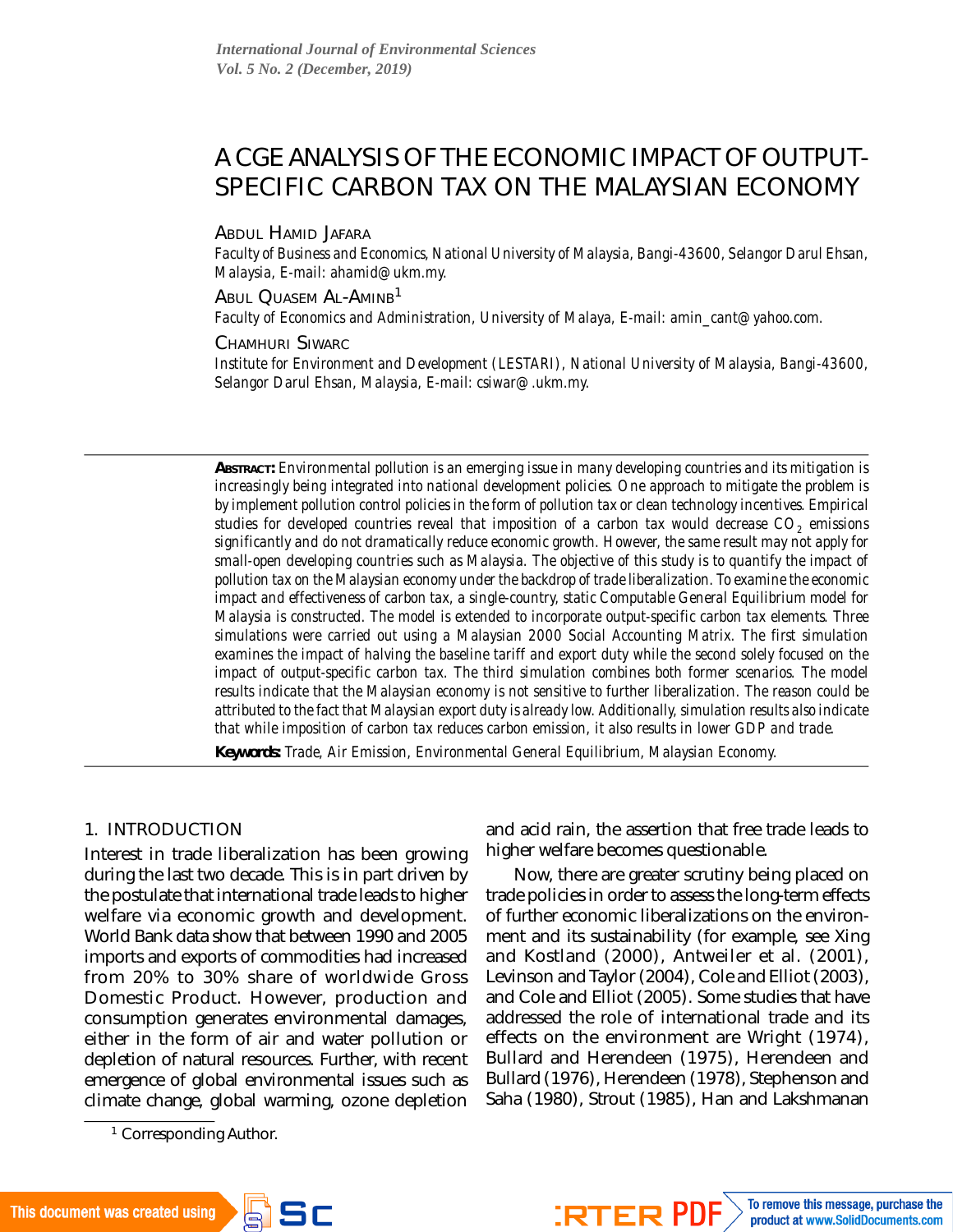(1994), Wyckoff and Roop (1994), Ferraz and Young (1999), Lenzen (1998), and Wier (1998). Several more recent studies are Antweiler et al. (2001), Machado et al. (2001), Munksgaard and Pedersen (2001), Dietzenbacher and Kakali (2004), Kakali and Debesh (2005), and Al-Amin et al. (2008). The methodologies employed in these studies are wideranging; however most results indicate that trade liberalization harms the environment unless accompanied by appropriate mitigation policies. Additionally, these past studies have largely focused on either developed countries or in aggregated world perspective. Little attention has been given to industrializing countries of Southeast Asia, in particular Malaysia.

Malaysia has been experiencing strong economic growth over the last three decades $^{\sf 2}$ . Among its leading engine of growth is its export-oriented manufacturing sector. Electronics, crude petroleum, palm oil and processed timber are currently among the major foreign exchange earners. Adopting an export-led growth strategy, Malaysia has increasingly diversified its exports in terms of products and markets resulting in large changes in the composition of exports. In consequent to this, Malaysia's total trade expanded by 19.1% per annum during the 7th plan period (1996 –2000), 12.6% during the 8th plan period (2001–2005), and is projected to grow at 7.2% during the 9th plan period (2006–2010) $^3$ . Total trade almost doubled from RM379.3 billion in 1995 to RM685.7 billion in 2000.

Rising income and development in Malaysia also bring about higher energy consumption. In the past two decades, there has been significant growth in the Malaysian energy sector. Primary energy supply in 1991 was 20,611 ktoe (kilo tonnes of oil equivalent) but in 2000 had increased to 50,658 ktoe. In 2003, it further increased to 54,194 ktoe in 2003 (PTM 2003). Final energy demand, which were recorded at 14,560 ktoe and 29,996 ktoe in 1991 and 2000 respectively, increased to 34,586 ktoe in 2003. Electricity demand increased from 22,273 GWh (Giga Watts Hour) in 1991 to 60,299 GWh in 2000 and increased further to 71,159 GWh in 2003 (PTM 2003). Generally, electricity consumption and GDP keep to the same trend. However, as shown in

Fig. 1, in recent decades, energy (in particular electricity) intensity per Ringgit of GDP has been rising; all else remaining constant, this implies higher CO2 emission per dollar of GDP. One mitigation method is imposing a carbon tax (carbon dioxide tax) on producers. Since carbon emission is a "bad", a carbon tax is Pigovian if it equals the social cost of carbon emission.

The objective of this paper is to assess the impact of imposing output-specific carbon tax on Malaysian domestic output, trade and income. The impact assessment is done using a static computable general equilibrium (CGE) model of the Malaysian economy based on 2000 social accounting matrix. Three simulations are implemented. The first simulate the impact of a more aggressive liberalization trade policy while the second focused solely on the outputspecific carbon tax impact. The third simulation combines both former scenarios.



**Source: PTM (2003).** 

Fig. 1: Trends in GDP and Electricity Consumption in Malaysia, 1990–2003

The organization of this paper is as follows. The next section describes the structure of the CGE model. Section 3 briefly discusses the three scenarios and is followed by discussion on simulation results in Section 4. The final section concludes this paper.

#### 2. THE STRUCTURE OF CGE MODEL FOR THE MALAYSIAN ECONOMY

The basic model consists of ten industries, four institutional agents, two primary factors production, and the rest of the world (ROW). The ten sectors were aggregated from the 2000 Malaysian Input-

<sup>&</sup>lt;sup>2</sup> Exception was during the Asian financial crisis from 1997 to 2000.

<sup>&</sup>lt;sup>3</sup> Beginning 1965, Malaysia's overall development goals and broad development strategies are stated in series of 5-year plan books known as the Malaysia Plan. The 1st Malaysia Plan started in 1965. The latest of the sequence is the 9th Malaysia Plan (2006–2010).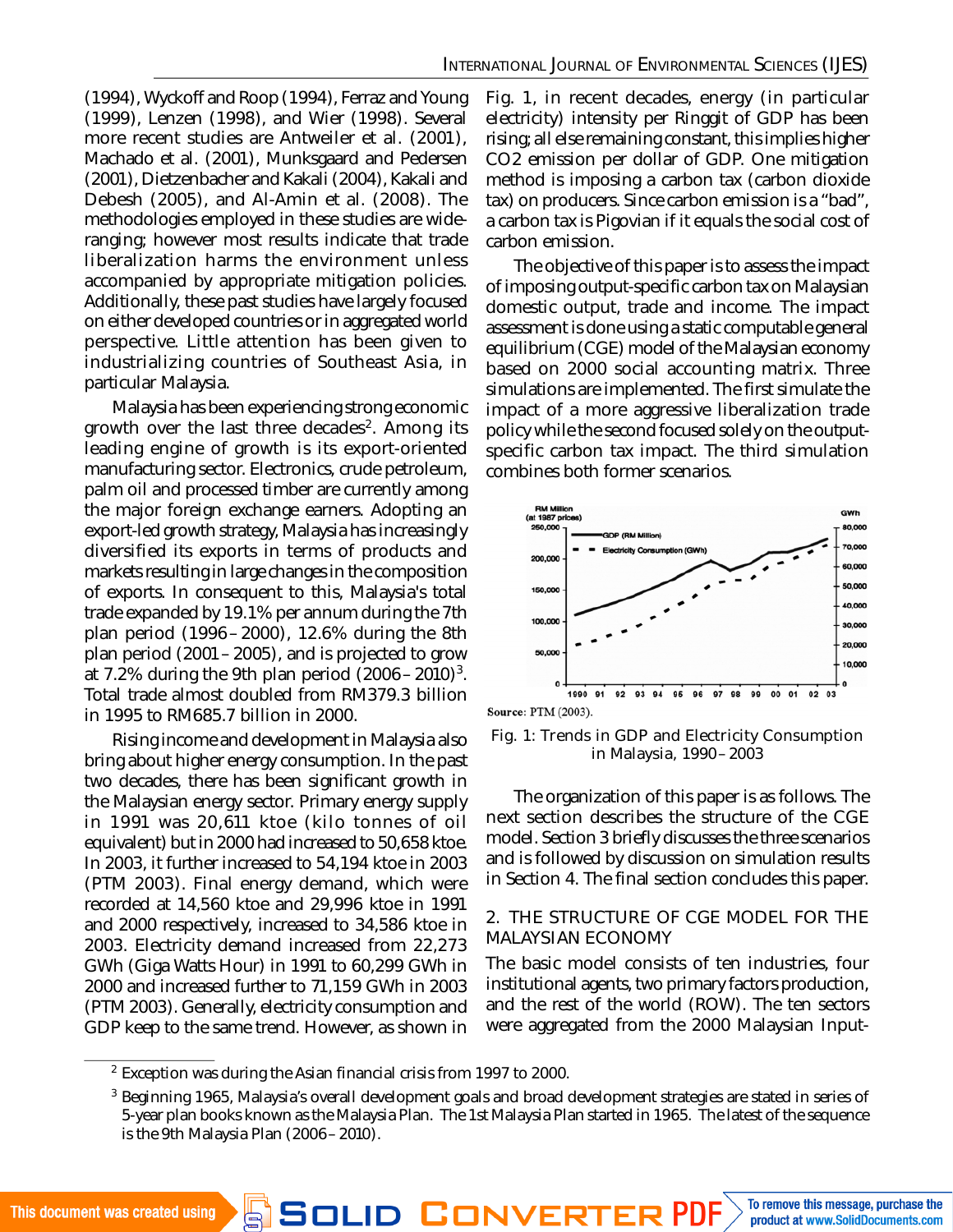Output Table that initially comprised of 94 sectors. Each sector produces a single composite commodity for the domestic market and for ROW. There are four domestic final demand sectors. They are household, enterprise, government and an agent that allocate savings over investment demand from all production sectors. These institutions obtain products from both domestic production sectors and ROW (imports).

All producers are assumed to maximize profits and each faces a two-level nested Leontif/Cobb-Douglas production function. Each commodity is produced by Leontief technology using primary inputs (labour and capital) and intermediate inputs from various production sectors. The primary inputs are determined by Cobb-Douglas production function. To capture features of intra-industry trade for a particular sector, domestic products and products from the ROW within the sector are assumed to be imperfect substitutes and their allocations are determined according to Armington CES (constant elasticity of substitution) function. On the supply side, output allocation between the domestic market and ROW are according to Powell and Gruen's constant elasticity of transformation (CET) function. On the demand side, a single household is assumed. The household is assumed to maximize utility according to Stone-Geary utility function subject to income constraint. Consumption demand for a sector's product is also a CES function of the domestically produced and imported product.

Sectoral capital investment is assumed to be allocated in fixed proportions among various sectors and is exogenously determined. Similarly, government expenditure are also exogenously determined. In terms of macroeconomic closure, factors are assumed mobile across activities, available in fixed supplies, and demanded by producers at marketclearing prices. Factor incomes are distributed on the basis of fixed shares (derived from base-year data) and are passed on in their entirety to the households; Outputs are demanded by the final demand agents at market-clearing prices. Appendix A presents the mathematical structure of the model.

## 3. SCENARIOS OF TRADE LIBERALIZATION AND CARBON TAX

The simulations carried out are based on year 2000 Social Accounting Matrix of the Malaysian economy where the original 94 production sectors are

aggregated into ten sectors. The sectors are: 1. agriculture, 2. mining and quarrying, 3. industry, 4. electricity and gas, 5. buildings and constructions, 6. wholesale and retail trade, 7. hotels, restaurants and entertainment, 8. transport, 9. financial services and real estate, 10. other services. All parameter were calibrated to obtain the actual baseline solution.

Scenario 1 represents a more aggressive liberalization policy where tariff and export duty are halved. This scenario is carried out to see the macroeconomic impacts and environmental effects of trade liberalization. Results from this scenario will show how much environmental impact would arise as a consequent of reducing export duty and import tariff to zero as well as showing the possible gain/ losses in government revenues. For the calculation of carbon emission from domestic production activities, due to lack of detail data, it is assumed that  $\mathrm{CO}_2$  emission intensity per Ringgit of output for all sectors is 0.14 (toe/RM)(or 0.014 million MT of CO $_2$  per RM100 million of output) and that CO $_2$ emission is a linear function of output $^4$ .

Scenario 2 examines the impact of carbon tax without further liberalization. This scenario is implemented with an output-specific carbon tax imposed on domestic products. Implementation of this scenario would allow us to see the possible impact of carbon tax on reduction of CO $_2$  emission and on various economic variables such as domestic production, exports, imports, private consumption, and GDP. The output-specific carbon tax imposed is RM0.11 per tonne of carbon emission. Derivation of the tax is presented in Appendix B.

Scenario 3 simulates the combined effect of trade liberalization and imposition of carbon tax on the economy. This scenario is simulated see the impact of interaction of between liberalization and carbon tax on the macroeconomic and environmental variables in the Malaysian economy.

## 4. RESULTS AND DISCUSSION

## 4.1 Scenario 1

Results from this simulation indicate that total domestic output increased in all production sectors, except "financial services and real estate", "other services", and "building and construction" (Table 1). The industrial sector has the highest increase from the baseline (0.56%) while the hotel, restaurant and entertainment sector has the least increase (0.15%).

<sup>4</sup> Read Abdul Hamid et al. (2008) for explanation.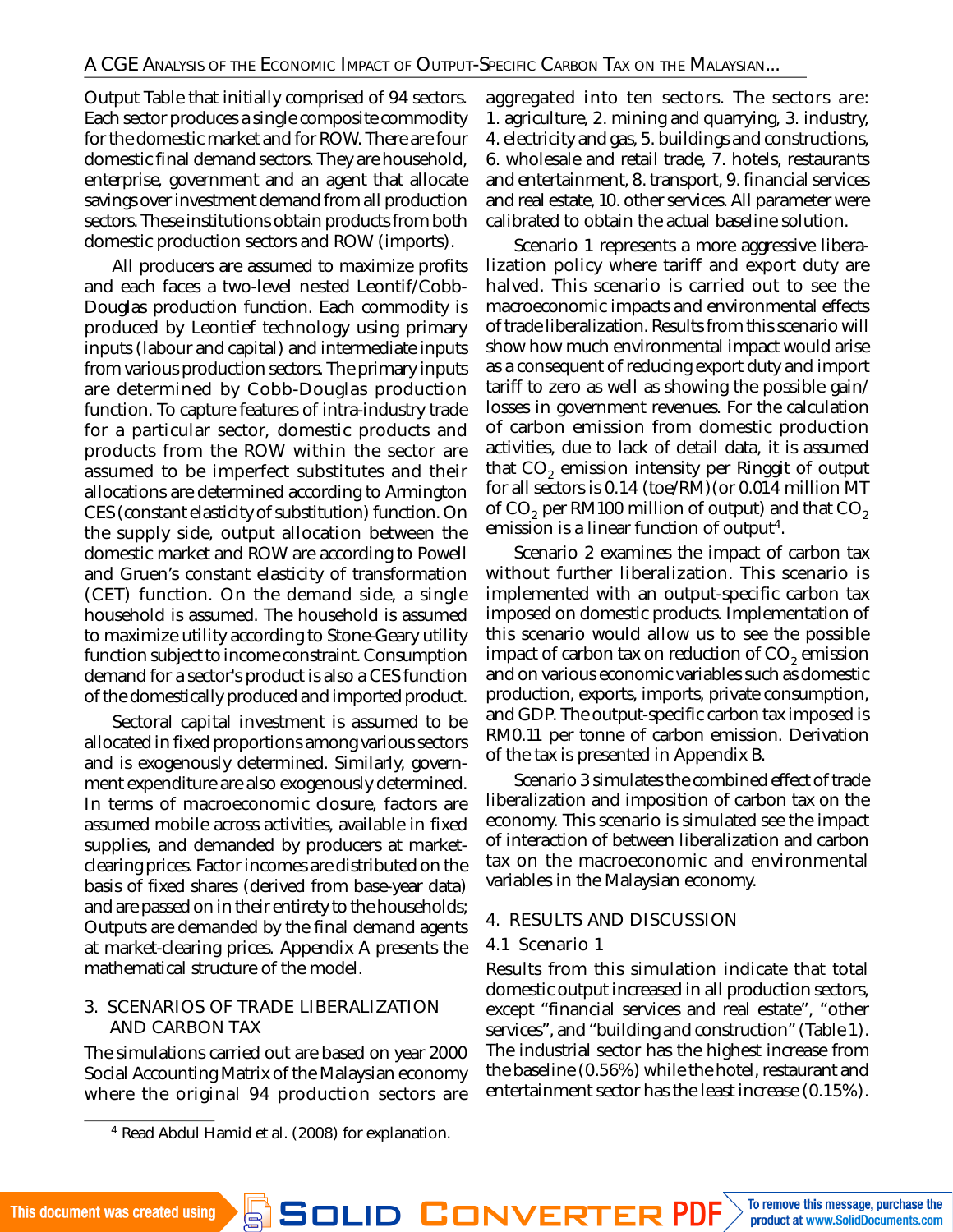On the demand side, the model results confirmed the assertion that trade liberalization increased household consumption. The highest consumption increase is in industrial output (0.22 percent or RM74 million), followed by output from the transport sector (0.19% or RM34 million). The total increase in domestic consumption is about RM200 million. On the other hand, the decreased in government's revenue is RM1, 456 million.

The combined effects of tariff and export tax reduction in higher total trade but with small net export due to higher import. At the same time, government revenue and savings, and other macroeconomic variables declined (Table 2). Table 3 presents impacts of liberalization on CO $_2$  emissions. Figures in the table indicate that, in percentage terms, those sectors that expand as a result of liberalization also emit more CO<sub>2</sub>.

| <b>Sectors</b>                        | Baseline (RM100 mill) |         | Percent change Baseline (RM100 mill) Percent change |      |
|---------------------------------------|-----------------------|---------|-----------------------------------------------------|------|
| Agriculture                           | 375.52                | 0.28    | 73.39                                               | 0.16 |
| Minig and quarrying                   | 438.14                | 0.25    | 0.00                                                |      |
| Industry                              | 4,953.85              | 0.55    | 335.31                                              | 0.22 |
| Electricity and gas                   | 173.45                | 0.30    | 40.72                                               | 0.17 |
| Buildings and constructions           | 450.14                | $-1.46$ | 2.13                                                | 0.09 |
| Wholesale and retail trade            | 523.32                | 0.28    | 24.14                                               | 0.17 |
| Hotels, restaurants and entertainment | 210.30                | 0.15    | 147.84                                              | 0.14 |
| Transport                             | 520.00                | 0.20    | 179.78                                              | 0.19 |
| Financial services and real estate    | 825.92                | $-0.34$ | 265.43                                              | 0.16 |
| Other services                        | 497.06                | $-0.03$ | 107.00                                              | 0.05 |

| Table 1                                                                      |  |
|------------------------------------------------------------------------------|--|
| Impacts of Trade Liberalization on Domestic Output and Household Consumption |  |

| Table 2                                   |
|-------------------------------------------|
| Impacts of Trade Liberalization on Income |

Table 3 Impacts of Liberalization on CO $_2$  Emission

| <b>Sectors</b>           | <b>Baseline</b><br>(RM100 million) | Percent<br>change |  |
|--------------------------|------------------------------------|-------------------|--|
| GDP                      | 3,500.22                           | $-0.44$           |  |
| Government revenue       | 356.90                             | $-4.08$           |  |
| Investment               | 968.24                             | $-1.39$           |  |
| Fixed capital investment | 706.32                             | $-1.88$           |  |
| Tariff                   | 40.37                              | $-50.00$          |  |
| Export tax               | 11.03                              | $-50.00$          |  |
| Enterprise tax           | 204.86                             | 0.09              |  |
| Household tax            | 67.84                              | $-0.04$           |  |
| Enterprise savings       | 1,162.72                           | 0.09              |  |
| Household savings        | 303.70                             | $-0.04$           |  |

| <b>Sectors</b>                       | <b>Baseline</b><br>(million MT) change | Percent |
|--------------------------------------|----------------------------------------|---------|
| Agriculture                          | 5.26                                   | 0.29    |
| Mining and quarrying                 | 6.13                                   | 0.25    |
| Industry                             | 69.35                                  | 0.55    |
| Electricity and gas                  | 2.43                                   | 0.33    |
| Buildings and constructions          | 6.302                                  | $-1.46$ |
| Wholesale and retail trade           | 7.33                                   | 0.27    |
| Hotels restaurants and entertainment | 2.99                                   | $-1.50$ |
| Transport                            | 7.28                                   | 0.19    |
| Financial services and real estate   | 11.56                                  | $-0.35$ |
| Other services                       | 6.96                                   | $-0.03$ |

## 4.2 Scenario 2

Table 4 shows the impact of carbon tax on carbon emission and effects on macroeconomic variables. It should be noted that the effects of the carbon tax presented are for the short run. Generally substitution will occur in the long run resulting in changes in energy mix and shifting of resources from energy

intensive industries to less energy intensive industries or from energy intensive technologies to less energy intensive technologies.

More specifically, imposition of carbon tax result in lower carbon emissions by 1.21% but at the same time GDP decreased by 0.82%, exports by 2.08%, value-added by 2.39% while enterprise savings is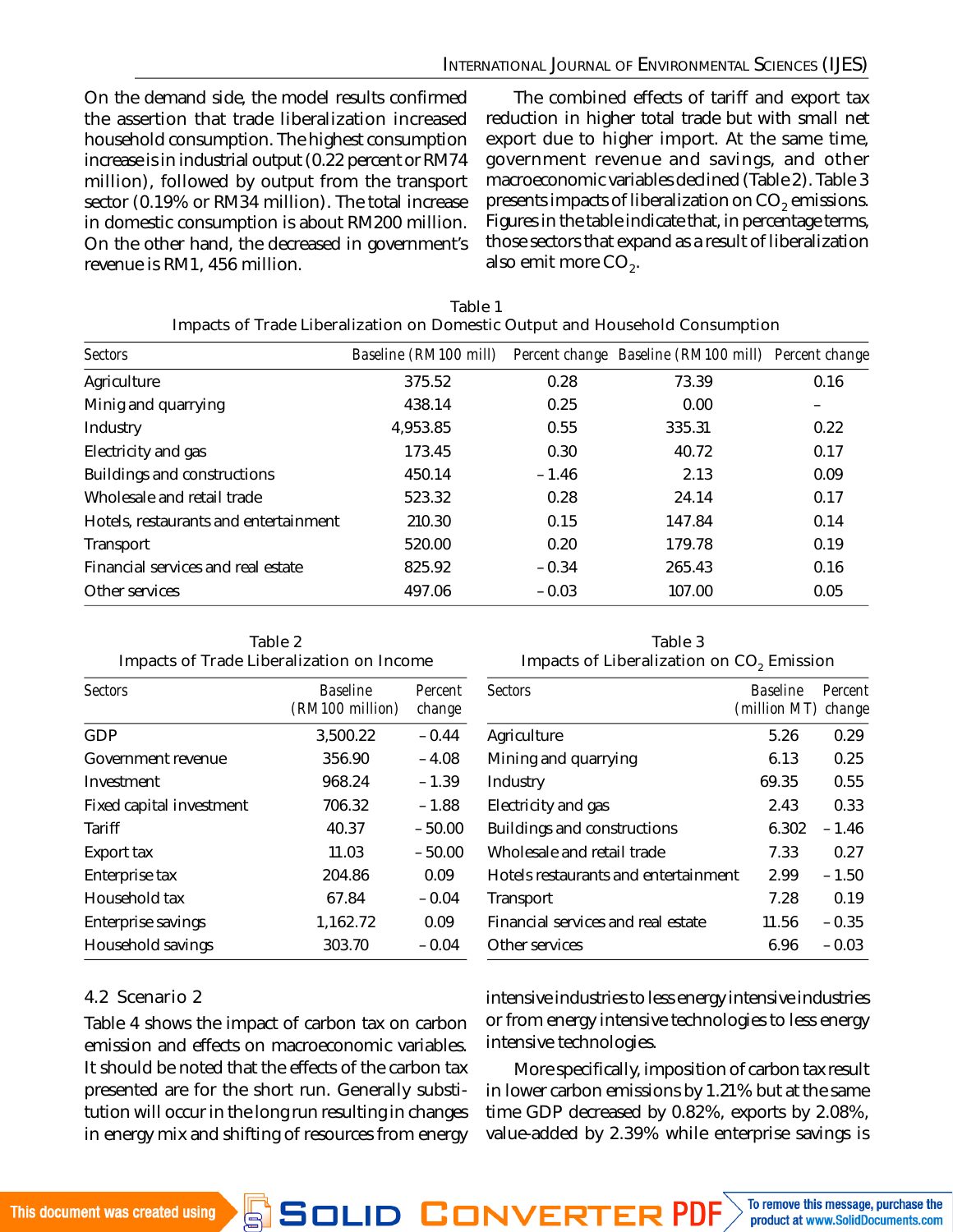lower from the baseline by 1.30%. The simulation results also show that household consumption decreased by 2.32% (or RM2,728 million) from the baseline while household savings decreased by 1.01%. However, government revenue increased from the baseline by 26.67% (RM9,518 million).

## 4.3 Scenario 3

Relative to the base line, this policy mix results in similar outcome as in Scenario 2. That is, all variables undergo negative change except government revenue (Table 5). Specifically, carbon emission is decreased by almost one percent, GDP decreased by 1.26%. Exports decreased by 1.58% while value-added decreased by 0.84%. The effects of trade liberalization and carbon tax policy result in reduced household consumptions and savings by 2.16% (RM2,540 million) and 1.07% respectively. However, government revenue increased by 22.66% (RM8,087 million).

| Table 4                                      |  |  |  |
|----------------------------------------------|--|--|--|
| Impacts of Carbon Tax on Domestic Output and |  |  |  |
| <b>Household Consumption</b>                 |  |  |  |

| Table 5                                      |
|----------------------------------------------|
| Of Liberalization and Carbon Tax on Domestic |
| Output and Household Consumption             |

| Sectors                  | <b>Baseline</b><br>(RM100 million) | Percent<br>change | <b>Sectors</b>           | <b>Baseline</b><br>(RM100 million) | Percentage<br>change |
|--------------------------|------------------------------------|-------------------|--------------------------|------------------------------------|----------------------|
| Domestic production      | 8,967.69                           | $-1.21$           | Domestic production      | 8967.69                            | $-0.96$              |
| Exports                  | 4,478.43                           | $-2.08$           | Exports                  | 4478.43                            | $-1.58$              |
| Value added              | 3,470.87                           | $-2.40$           | Value added              | 3470.87                            | $-0.84$              |
| Household consumption    | 1,175.74                           | $-2.32$           | Household consumption    | 1175.74                            | $-2.16$              |
| GDP                      | 3,500.22                           | $-0.82$           | GDP                      | 3500.22                            | $-1.26$              |
| Government revenue       | 356.90                             | 26.67             | Government revenue       | 356.90                             | 22.66                |
| Investment               | 968.24                             | $-0.56$           | Investment               | 968.24                             | $-0.85$              |
| Fixed capital investment | 706.32                             | $-0.43$           | Fixed capital investment | 706.33                             | $-1.46$              |
| Tariff                   | 40.37                              | $-2.18$           | Tariff                   | 40.37                              | $-50.00$             |
| Export tax               | 11.03                              | $-2.50$           | Export tax               | 11.03                              | $-50.00$             |
| Enterprise tax           | 204.86                             | $-1.30$           | Enterprise tax           | 204.86                             | $-1.22$              |
| Household tax            | 67.84                              | $-1.01$           | Household tax            | 67.84                              | $-1.07$              |
| Enterprise savings       | 1,162.72                           | $-1.30$           | Enterprise savings       | 1162.72                            | $-1.22$              |
| Household savings        | 303.70                             | $-1.01$           | Household savings        | 303.70                             | $-1.07$              |
| Carbon dioxide emission* | 125.55                             | $-1.21$           | Carbon dioxide emission* | 125.55                             | $-0.96$              |
| <b>ALL JAN 49119 11</b>  |                                    |                   | .                        |                                    |                      |

*Note:* \*Million tonnes.

## 4. CONCLUSION AND DISCUSSION

Carbon dioxide in the atmosphere is a greenhouse gas because it traps heat re-radiated from the Earth's surface, thus causing global warming. Since the carbon content of fossil fuel are converted to carbon dioxide when burned, carbon tax essentially is a tax on the carbon content of fossil fuels (coal, petroleum—automobile gasoline, diesel and jet fuel, and gas) that release CO $_2$  emission into the atmosphere when burned. It an indirect tax because it is imposed at the transaction level and not on income. How much is the tax burden borne by the consumers will depend on the extent that that the market condition allow. The idea behind outputspecific carbon tax is similar to the conventional flat *Note:* \*Million tonnes.

rate carbon tax. That is, it will encourage the development of product specific carbon-reducing measures such as increasing energy efficiency (energy efficient light bulbs) and use of renewable energy (for example wind and solar energy) and/or lowcarbon fuel (such as biofuel).

In this study, simulation results indicate that although further liberalization results in higher household consumption and lower carbon emissions, other variables such as net export, government revenue, and GDP are lower. In this scenario, most domestic sectors expanded marginally (less than one percent) while three sectors shrank (between 0.03% and 1.46%). Consumption on the other hand, increased by about RM200 million which in turn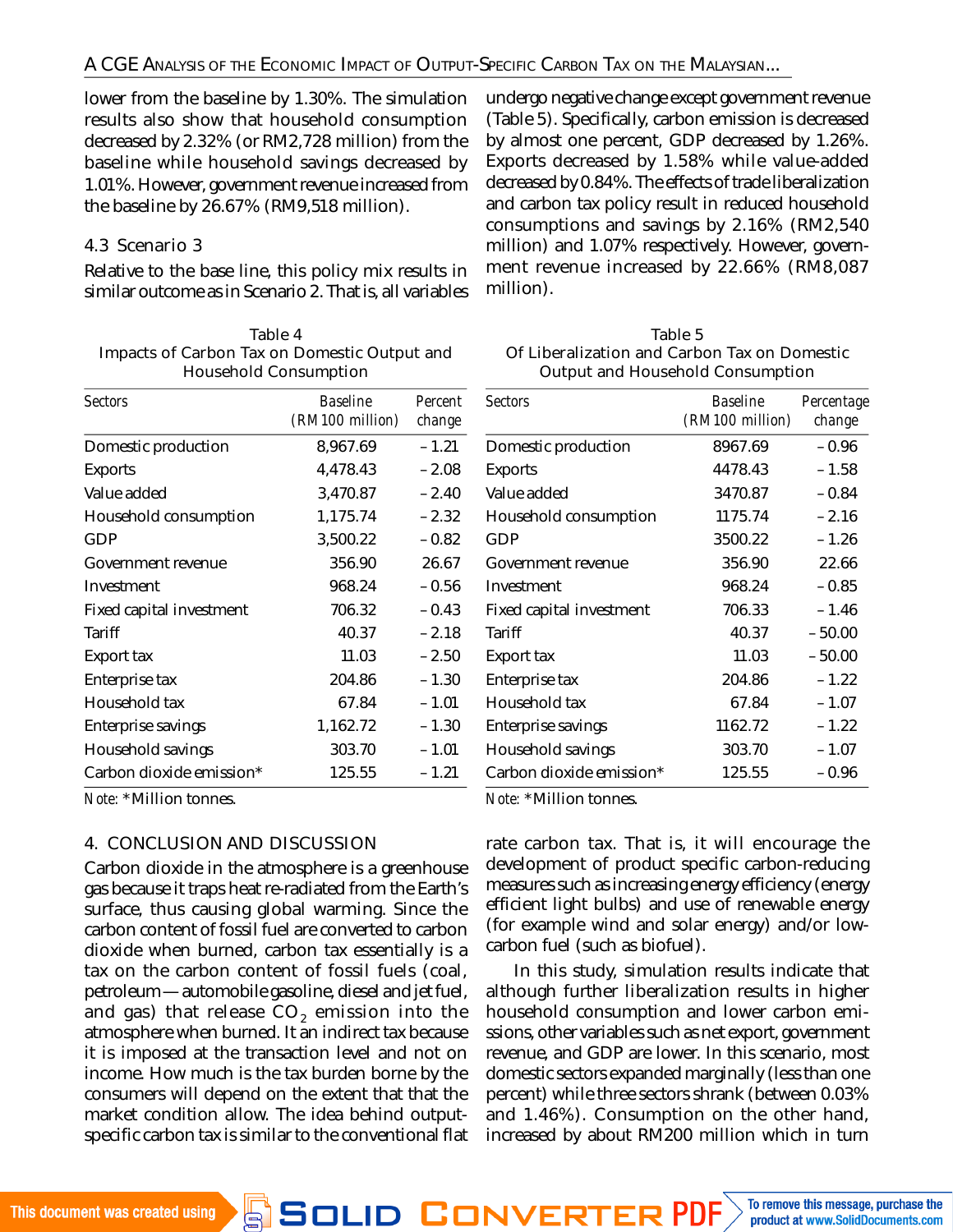would become a catalyst for further economy growth.

In the case of imposing carbon tax only, or carbon tax along with liberalization, the simulation results showed that in spite of attaining lower carbon emission and higher government revenue, all other variables are lower. Despite the many negative impacts (especially the negative private consumption and saving effect), administering a carbon tax in Malaysia is still warranted for its long run benefits and still plausible if softening measures were undertaken.

Scenario two and three indicated that revenue raised from the carbon tax is considerable more than the decline in consumption. To soften the impacts and at the same time encourage firms to lower the carbon intensities in their output, the carbon tax should be kept neutral by returning the tax revenue back to consumers dollar-for-dollar via either tax rebate or by reducing/replacing existing tax. Alternatively, the revenue could be spent on promoting conservation-based behavior to consumers; such as encouraging consumers to switch to public transportation, or vehicle that utilize lowcarbon fuel or recycling. At the industry side, softening measures could be done in the form of subsidy (or tax rebate) to firms for increasing energy efficiency, or utilization of renewable energy or lowcarbon fuel.

## APPENDIX A

*Mathematical structure of the model*

## A. The Price Block

#### *A.1 Domestic Price*

Domestic goods price by sector, *PD<sup>i</sup>* is the carbon tax induced goods price *t d i* times net price of domestic goods *PDD<sup>i</sup>* as follows:

$$
PD_i = PDD_i (1 + t_i^d)
$$
 ... (A1)

## *A.2 Import and Export Price*

Domestic price of imported goods *PM<sup>i</sup>* , is the tariff induced market price times exchange rate (*ER*):

$$
PM_i = \text{pwm}_i (1 + \text{tm}_i) \cdot ER \qquad \qquad \dots (A2)
$$

where *tm<sup>i</sup>* is import tariff and *pwm<sup>i</sup>* is the world price of imported goods by sector.

Export price,*PE<sup>i</sup>* , is the export tax induced international market price times exchange rate and is express as:

$$
PE_i = pwe_i (1 - te_i) \cdot ER \qquad ... (A3)
$$

where *te<sup>i</sup>* export tax by sector and *pwe<sup>i</sup>* is the world price of export goods by sector.

## *A.3 Composite Price*

The composite price, *P<sup>i</sup>* , is the price paid by the domestic demanders. It is specified as:

$$
P_i = \left(\frac{PD_i D_i + PM_i M_i}{Q_i}\right) \qquad \qquad \dots (A4)
$$

where *D<sup>i</sup>* and *M<sup>i</sup>* are the quantity of domestic and imported goods respectively; and *PD<sup>i</sup>* is the price of domestically produced goods sold in the domestic market, *PM<sup>i</sup>* is the price of imported goods, and *Q<sup>i</sup>* is the composite goods.

#### *A.4 Activity Price*

The sales or activity price *PX<sup>i</sup>* is composed of domestic price of domestic sales and the domestic price of exports where:

$$
PX_{i} = \frac{PD_{i} \cdot D_{i} + PE_{i} \cdot E_{i}}{X_{i}} \qquad \qquad \dots (A5)
$$

where *X<sup>i</sup>* stands for sectoral output.

#### *A.5 Value Added Price*

Value added price *PV<sup>i</sup>* is defined as residual of gross revenue adjusted for taxes and intermediate input costs. That is:

$$
PV_i = \frac{PX_i \cdot X_i (1 - tx_i) - PK_i \cdot IN_i}{VA_i}
$$
 ... (A6)

where *tx<sup>i</sup>* is tax per activity and *IN<sup>i</sup>* stands for total intermediate input, PK<sub>i</sub> stands for composite intermediate input price and VA<sub>i</sub> stands for value added.

## *A.6 Composite Intermediate Input Price*

Composite intermediate input price *PK<sup>i</sup>* is defined as composite commodity price times input-output coefficients.

$$
PK_i = \sum_j a_{ij} P_j \qquad \qquad \dots (A7)
$$

where  $a_{ii}$  is the input-output coefficient.

*A.7 Numeraire Price Index* Relative price numeraire is: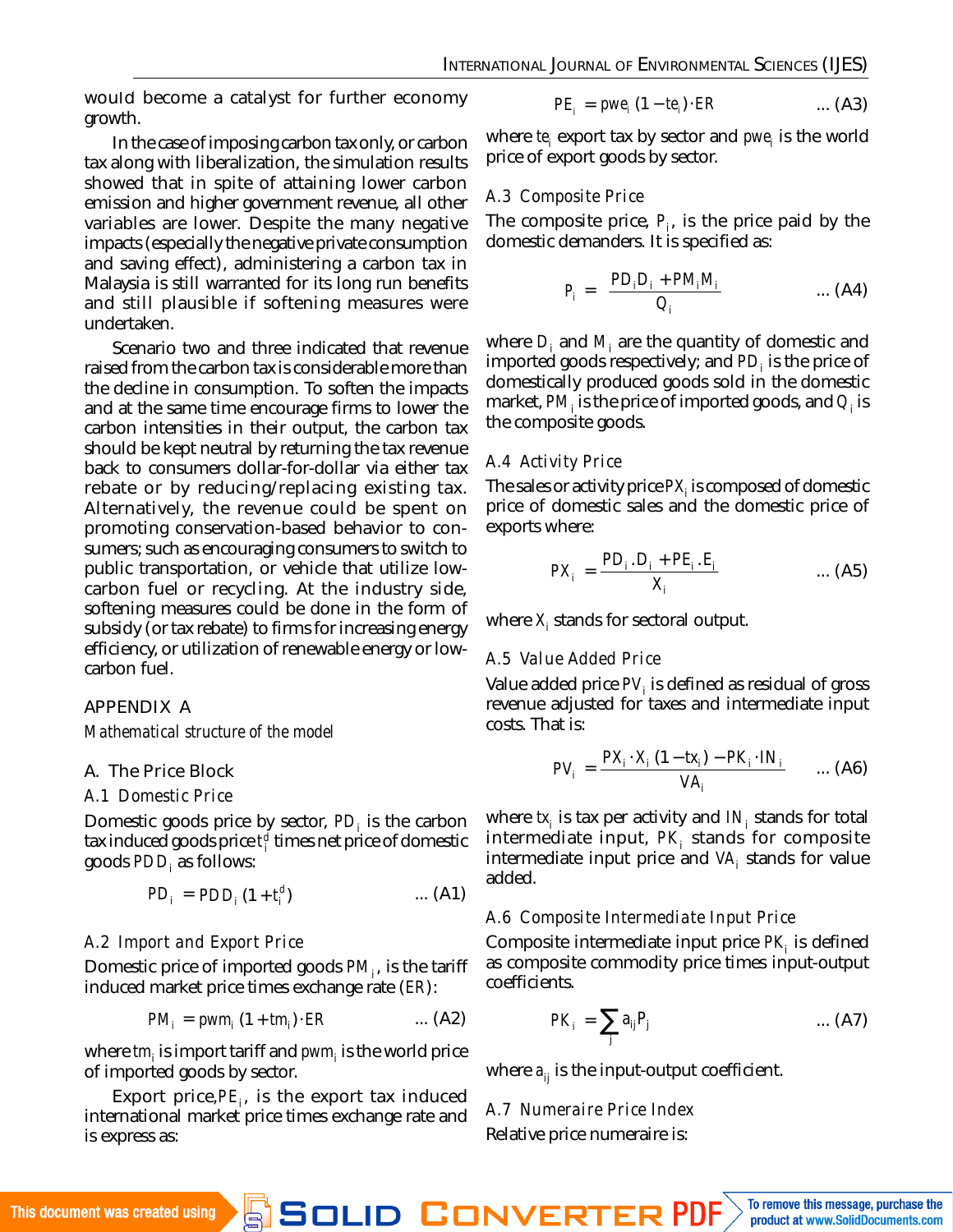$$
PP = \frac{GDPVA}{RGDP} \qquad \qquad \dots (A8)
$$

where *PP* is GDP deflator, *GDPVA* is the GDP at value added price, and *RGDP* is the real GDP.

#### B. Production Block

Sectoral output *X<sup>i</sup>* is express as:

$$
X_i = a_i^D \prod_f F DSC_{if}^{\alpha_{if}} \qquad \qquad \dots (A9)
$$

where, <code>FDSC</code><sub>if</sub> indicates sectoral capital stock and <code>a</code>  $^{\rm D}_{\rm i}$ represents the production function shift parameter by sector.

The first order conditions for profit maximization as follows:

$$
WF_f
$$
. $wfdist_{if} = PV_i \cdot \alpha_{if} \frac{X_i}{FDSC_{if}}$  ... (A10)

where wfdist<sub>if</sub> represents sector-specific distortions in factor markets, *WF<sup>f</sup>* indicates average rental or wage; and  $\alpha_{if}$  indicates factor share parameter of production function.

Intermediate inputs*IN<sup>i</sup>* are functions of domestic production and defined as follows:

$$
IN_i = \sum_j a_{ij} \cdot X_j \qquad \qquad \dots \text{ (A11)}
$$

On the other, the sectoral output is defined by CET function that combines exports and domestic sales. Sectoral output is defined as:

$$
X_{i} \; = \; a_{i}^{T} \; [\gamma_{i} E_{i}^{p_{i}^{T}} \; + \; (1 - \gamma_{i}) \; D_{i}^{p_{i}^{T}} \; ]^{\frac{1}{p_{i}^{T}}} \qquad ... \; (A12)
$$

where  $a_i^T$  is the CET function shift parameter by sector, γ*i* holds the sectoral share parameter, *E<sup>i</sup>* is the export demand by sector and  $\rho_{i}^{\intercal}$  is the production function of elasticity of substitution by sector.

The sectoral export supply function depends on relative price (*P e* /*P d* ) as follows:

$$
E_{i} = D_{i} \left[ \frac{P_{i}^{e}(1-\gamma_{i})}{P_{i}^{d} \cdot \gamma_{i}} \right]^{1/p_{i}^{T}} \qquad ... (A13)
$$

Similarly, the world export demand function for sectors in an economy, *econ<sup>i</sup>* , is assumed to have some power and is expressed as follows:

$$
E_i = econ_i \begin{bmatrix} pwe_i \\ pwse_i \end{bmatrix}^{n_i} \qquad \qquad \dots (A14)
$$

where *pwse<sup>i</sup>* represents the sectoral world price of export substitutes and η*<sup>i</sup>* is the CET function exponent by sector.

On the other hand, composite goods supply describes how imports and domestic product are demanded. It is defined as:

$$
Q_{i} = a_{i}^{C} \left[ \delta_{i} M_{i}^{-\rho_{i}^{C}} + (1 - \delta_{i}) D_{i}^{-\rho_{i}^{C}} \right]^{-1/2_{P_{i}}^{C}} \dots (A15)
$$

where  $a_i^C$  indicates sectoral Armington function shift parameter, and δ*<sup>i</sup>* indicates the sectoral Armington function share parameter.

Lastly, the import demand function which depends on relative price (*P d* /*P <sup>m</sup>*) as follows:

$$
M_i = D_i \begin{bmatrix} P_i^d.\delta_i \\ P_i^m(1-\delta_i) \end{bmatrix}^{\gamma_{1+\rho_i^C}} \quad \dots (A16)
$$

#### C. Domestic Institution Block

First is the factor income equation *Y F f* defined as:

$$
Y_{f}^{F} = \sum_{i} WF_{f} \cdot FDSC_{if} \cdot wfdist_{if} \qquad ... (A17)
$$

where *FDSCif* is the sectoral capital stock, *wfdistif* represents sector-specific distortion in factor markets, and *WF<sup>f</sup>* represents average rental or wage.

Factor income is in turn divided between capital and labor. The household factor income from capital can be defined as follows:

$$
Y_{\text{capeh}}^H = Y_1^F - DEPREC \qquad \qquad \dots (A18)
$$

where *Y H capeh* is the household income from capital, *Y F* 1 represents capital factor income and *DEPREC* is capital depreciations.

Similarly household labor income *Y H labeh* is defined as:

$$
Y_{\text{label}}^H = \sum_{f \neq 1} Y_f^F \qquad \qquad \dots (A19)
$$

where *Y F f* is the factor incomes.

Tariff equation *TARIFF* is expressed as follows:

$$
TARIFF = \sum_{i} pwm_i \cdot M_i \cdot tm_i \cdot ER \qquad ... (A20)
$$

Similarly, the indirect tax *INDTAX* is defined as:

$$
INDTAX = \sum_{i} PX_{i} \cdot X_{i} \cdot tx_{i} \qquad ... (A21)
$$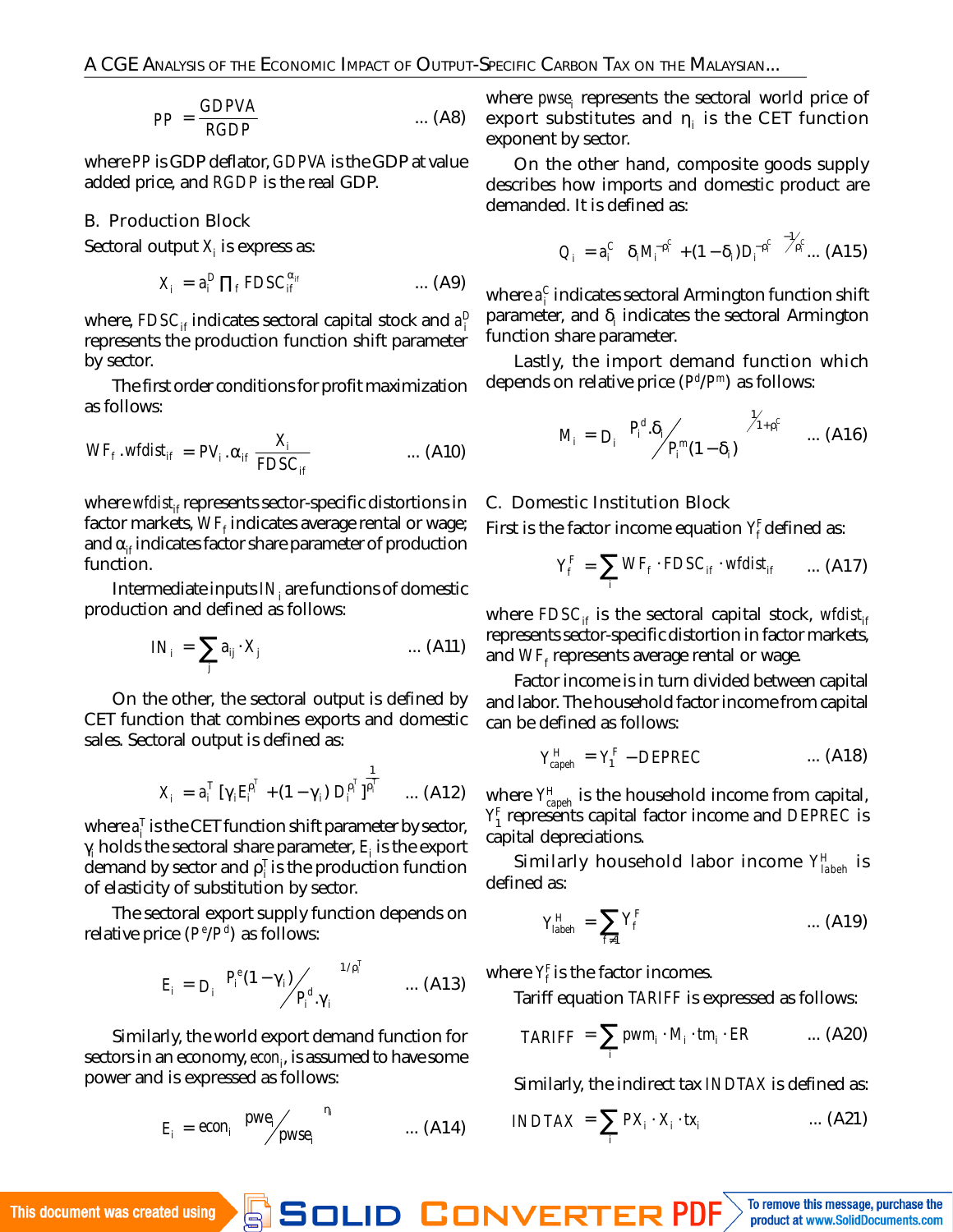Likewise, household income tax is expressed as:

$$
HHTAX = \sum_{h} Y_{h}^{H} \cdot t_{h}^{H} \quad (h = cap, lab) \qquad ... \quad (A22)
$$

where *YH<sup>h</sup>* is households income, *t H h* represents household income tax rate

Export subsidy *EXPSUB* (negative of export revenue) is:

$$
EXPSUB = \sum_{i} pwe_{i} \cdot E_{i} \cdot te_{i} \cdot ER \qquad ... (A23)
$$

Total government revenue (*GR*) is obtained as the sum up the previous four equations. That is:

$$
GR = TARIFF + INDTAX + HHTAX + EXPSUB ... (A24)
$$

Depreciation (*DEPREC*) is a function of capital stock and is defined as:

$$
DEPREC = \sum_{i} \text{depr}_{i} \cdot PK_{i} \cdot FDSC_{i} \qquad ... (A25)
$$

where *depr<sup>i</sup>* represents the sectoral depreciation rates.

Household savings (*HHSAV*) is a function of marginal propensity to save (*mps<sup>h</sup>* ) and income. It is expressed as:

$$
HHSAV = \sum_{h} Y_{h}^{H} \cdot (1 - t_{h}^{H}) \cdot mps_{h} \qquad ... (A26)
$$

Government savings (*GOVSAV*) is a function of *GR* and final demand for government consumptions (*GD<sup>i</sup>* ). That is:

$$
GOVSAV = GR - \sum_{i} P_{i}.GD_{i} \qquad \qquad \dots (A27)
$$

Lastly, the components of total savings include financial depreciation, household savings, government savings and foreign savings in domestic currency (*FSAV*⋅*ER*)

$$
SAVING = HHSAV + GOVSAV + DEPREP + FSAV - ER ... (A28)
$$

The following section provides equations that complete the circular flow in the economy and determining the demand for goods by various actors. First, the private consumption (*CD*) is obtained by the following assignments:

$$
CD_{i} = \sum_{h} \left[ \beta_{ih}^{H} \cdot Y_{h}^{H} (1 - mps_{h}) (1 - t_{h}^{H}) \right] / P_{i}
$$
  
... (A29)

where β *H ih* is the sectoral household consumption expenditure shares.

Likewise, the government demand for final goods (*GD*) is defined using fixed shares of aggregate real spending on goods and services (*gdtot*) as follows:

$$
GD_i = \beta_i^G \cdot \text{gdtot} \qquad \qquad \dots \text{ (A30)}
$$

where β<sup>c</sup>is the sectoral government expenditures.

Inventory demand (*DST*) or change in stock is determined using the following equation:

$$
DST_i = dstr_i \cdot X_i \qquad \qquad \dots \text{ (A31)}
$$

where *dstr<sup>i</sup>* is the sectoral production shares.

Aggregate nominal fixed investment (*FXDINV*) is express as the difference between total investment (*INVEST*) and inventory accumulation. That is:

$$
FXDINV = INVEST - \sum_{i} P_{i} DST_{i} \qquad ... (A32)
$$

The sector of destination (*DK*) is calculated from aggregated fixed investment and fixed nominal shares (*kshr<sup>i</sup>* ) using the following function:

$$
DK_i = kshr_i.FXDINV/PK_i \qquad ... (A33)
$$

The next equation translates investment by sector of destination into demand for capital goods by sector of origin (*ID<sup>i</sup>* ) using the capital composition matrix (*bij*) as follows:

$$
ID_i = \sum_j b_{ij} .DK_j \qquad \qquad \dots (A34)
$$

The last two equations of this section show the nominal and real GDP, which are used to calculate the GDP deflator used as numeraire in the price equations. Real GDP (*RGDP*) is defined from the expenditure side and nominal GDP (*GDPVA*) is generated from value added side as follows:

GDPVA = 
$$
\sum_{i} PV_{i} \cdot X_{i} + INDTAX + TARIFF +
$$
  
EXPSUB ... (A35)

$$
RGDP = \sum_{i} \begin{pmatrix} CD_{i} + GD_{i} + ID_{i} + DST_{i} + E_{i} - \text{pwm}_{i} \cdot M_{i} \cdot ER & \text{m.} \end{pmatrix}
$$

#### D. Systems Constraints Block

Product market equilibrium condition requires that total demand for composite goods (*Q<sup>i</sup>* ) is equal to its total supply as follows: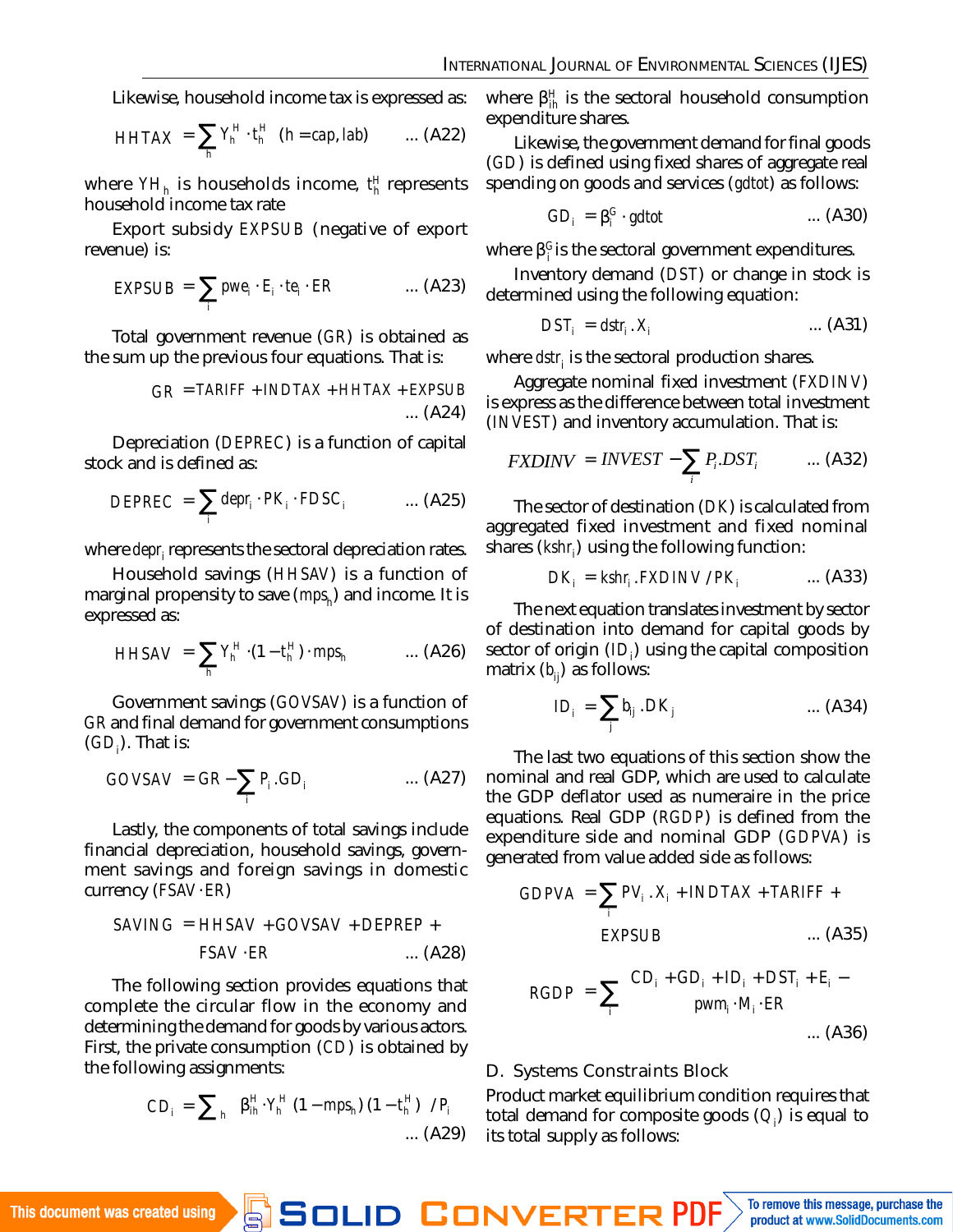A CGE ANALYSIS OF THE ECONOMIC IMPACT OF OUTPUT-SPECIFIC CARBON TAX ON THE MALAYSIAN...

$$
Q_i = IN_i + CD_i + GD_i + ID_i + DST_i
$$
 ... (A37)

Market clearing requires that total factor demand equal total factor supply and the equilibrating variables are the average factor prices which were defined earlier and this condition is expressed as follows:

$$
\sum_{i} FDSC_{if} = fs_{f} \qquad \qquad \dots (A38)
$$

The following equation is the balance of payments represents the simplest form: foreign savings (*FSAV*) is the difference between total imports and total exports. As foreign savings set exogenously, the equilibrating variable for this equation is the exchange rate. Equilibrium will be achieved through movements in *ER* that effect export import price. This balancing equation is expressed as:

$$
pwm_i \cdot M_i = pwe_i \cdot E_i + FSAV \qquad \qquad \dots (A39)
$$

Lastly the macro-closure rule is given as:

$$
SAVING = INVEST \qquad \qquad \dots (A40)
$$

where total investment adjusts to equilibrate with total savings to bring the economy into the equilibrium.

## E. Carbon Emission

The aggregate CO $_2$  emission is formulated as follows:

$$
TO_{CO_2} = \sum_{i} \varphi_i X_i \qquad \qquad \dots (A41)
$$

where TO $_{\rm CO_2}$  is the total CO<sub>2</sub> emission and  $\pmb{\mathfrak{p}}_{\mathsf{i}}$  is the carbon intensity per output.

Total carbon tax revenue (T<sub>CO2</sub>) is given by the following equation:

$$
T_{CO_2} = \sum_{i} t_i^d \cdot PD_i \cdot D_i + \sum_{i} t_i^m \cdot PM_i \cdot M_i
$$
  
... (A42)

where t<sup>d</sup> is the carbon tax of domestic product by sector and *t m i* is the carbon tax of imported product by sector.

## APPENDIX B

*Carbon tax calculation:*

In this paper, the size of carbon tax was calculated as follows:

Let *t d i* (RM/tonne) be the output-specific carbon tax on domestic product by sector *i*.

$$
t_i^d = P_{\text{CO}_2} \psi_i^d \omega_i^d
$$

where P<sub>CO2</sub> (RM/tonne) is price of carbon (i.e. the assumed social cost of carbon).

> ψ *d i* (RM/toe) is the carbon emission coefficient per unit of fuel use by sector *i*.

> ω *d i* (toe/RM) is a fossil fuel coefficient per unit of domestic goods by sector *i*.

*A. Price of Carbon (PCO2 ):*

It is assumed that the social cost of carbon is RM752  $(US $ 1 = 3.5 RM)$  per tonne of carbon.

## B. Fossil Fuel Coefficient ( $\omega_i^d$ )

The fossil fuel coefficient per unit of domestic good is energy use in the sector divided by the sectoral output. Simplifying by averaging across all sectors. Then

$$
\omega_{I}^{d} = 16,500,246/896,827,793
$$
  
= 0.018398 (toe/RM)

*C. Carbon Emission Coefficient Per Unit of Fuel use ( d i )*

Method of calculation is based on Umed Temurshoev and Kakali Mukhopadhy.

## *C.1 Carbon Emission from Oil and Gas*

Average carbon emission from oil and gas = (carbon emission factor)  $\times$  (proportion of carbon oxidized) (molecular weight ratio) × (oil-to-RM ratio).

Therefore, average carbon emission from oil and gas =  $0.77 \times 0.9925$  (44.01/12.011)  $\times 0.0017 = 0.0047$ .

## *C.2 Carbon Emission from Coal*

Carbon emission from coal = (carbon emission factor)  $\times$  (proportion of carbon oxidized)  $\times$ (molecular weight ratio) × (oil-to-RM ratio).

Therefore, carbon emission from coal =  $0.55 \times$  $0.98 \times (44.01/12.011) \times 0.0057 = 0.01124462$ .

Therefore, average carbon emission coefficient per unit of fuel use by sector in the Malaysian economy is (ψ *d i* ): (0.0047 + 0.01124462)/2 = 0.0079722.

Finally, 
$$
t_i^d = P_{CO_2} \Psi_i^d \omega_i^d
$$

 $= 752 \times 0.0079722 \times 0.018398$ 

= 0.110302 (RM/tone of carbon).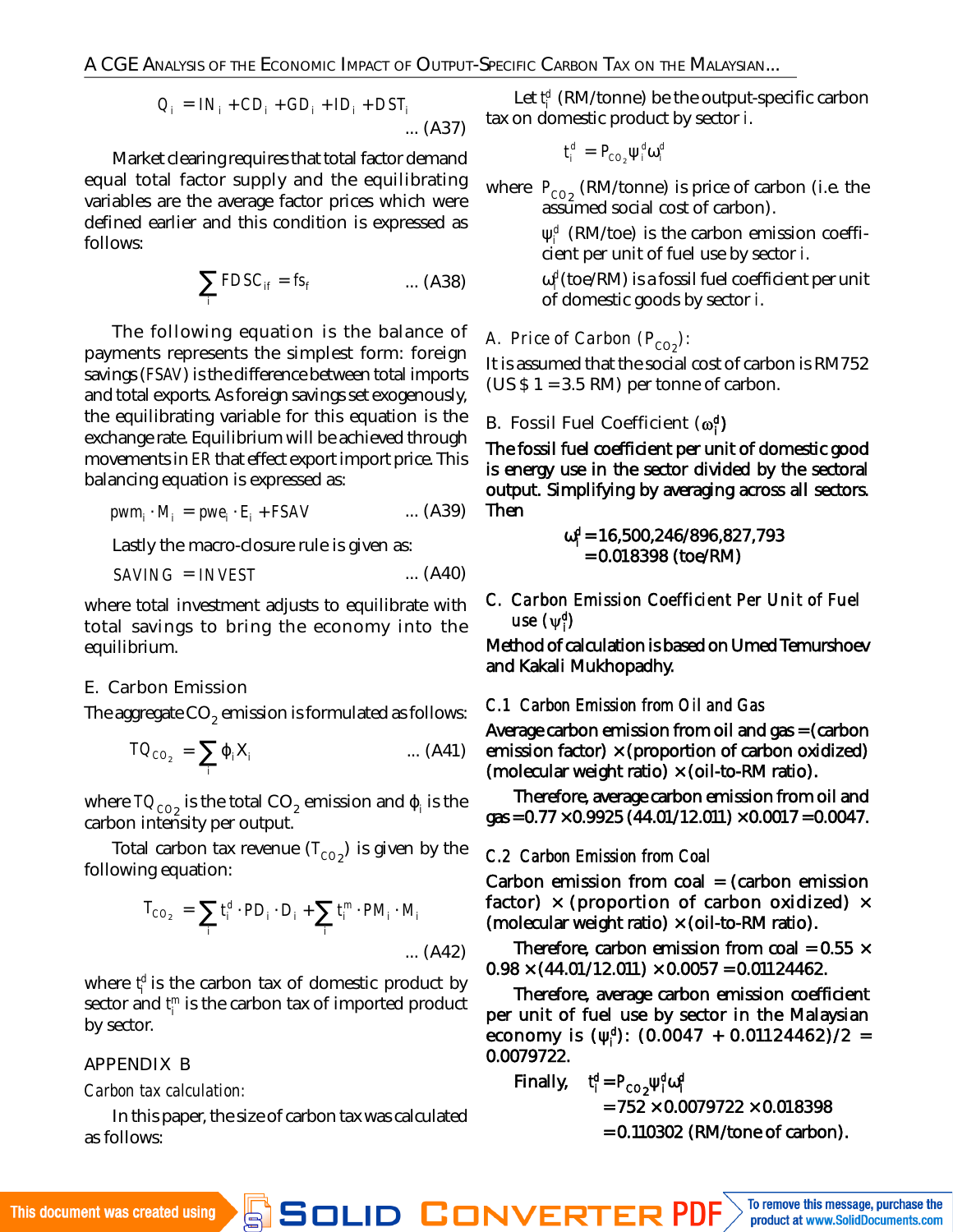## **REFERENCE**

- Abdul H., Al-Amin A., Siwar C., "Environmental Impact of Alternative Fuel Mix in Electricity Generation in Malaysia", *Renewable Energy*, 2008, **33**, 2229–2235.
- Al-Amin A., Siwar C., "Globalization, Economic Growth, Poverty and Environmental Degradation in Third World Countries: A Review", *Proceeding of the 3rd International GSN Conference*, UKM, Malaysia, 21–23 August, 2006.
- Al-Amin A., Siwar C., Abdul H., Nurul H., "Globalization and Environmental Degradation: Bangladeshi Thinking as a Developing Nation by 2015", *IRBRP Journal*, 2008, **4 (4)**, 381–395.
- Al-Amin A., Siwar C., Abdul H., Nurul H., "Globalization, Environment and Policy: Malaysia Toward a Developed Nation", *(Proceeding of the 8th APSA conference, 19-21 November, Penang, Malaysia, 2007) SSRN Working Paper Series 1010565. New York, USA. Available on online: [http://papers.ssrn.com.](http://papers.ssrn.com)*
- Antweiler W., Copeland R., Taylor S., "Is Free Trade Good for the Environment?", *American Economic Review*, 2001, **91 (4)**, 877–908.
- Armington P., "A Theory of Demand for Products Distinguished by Place of Production", *IMF Staff Paper*, 1969, **16**, 159–178.
- Babiker M., Maskus K., Rutherford T., "Carbon Taxes and the Global Trading System", *Paper presented at the International Energy Workshop and Energy Modeling Forum Meeting, IIASA*, June 23-25, 1997.
- Beghin C., Roland-Holst D., Van der Mensbrugghe D., "Trade and the Environment in General Equilibrium: Evidence from Developing Economies". Beghin, John; Roland-Holst, David; Van der Mensbrugghe, Dominique (Eds.), Springer, 2005.
- Bullard C., Herendeen R., 1975. "The Energy Cost of Goods and Services", *Energy Policy*, **3 (4)**, 268–278.
- Copeland R., Taylor S., "Trade, Growth and the Environment", *NBER Working Papers no. 9823*, 2003.
- Dervis K., de Melo J., Robinson S., "General Equilibrium Models for Development Policy", Cambridge: Cambridge University Press, 1982.
- DOE, "Environmental Quality Report 2000". *Ministry of Science technology and the environment*, Putrajaya, Malaysia, 2001.
- DOS, "Economic Report, Various Issues", *Ministry of Finance, Department of Statistics*, Malaysia, 1999.
- Ferraz Young. "Trade Liberalization and Industrial Pollution in Brazil", United Nations Publications, Santiago Chile, 1999.
- GOV, "Ninth Malaysia Plan, 2006-2010, Economic Planning Unit", *Prime Minister's Department*, Putrajaya, Malaysia, 2006.
- GOV, "Eighth Malaysia Plan, Economic Planning Unit", *Prime Minister's Department*, Putrajaya, Malaysia, 2003.
- Han X., Lakshmanan T., "Structural Changes and Energy Consumption in the Japanese Economy 1975-85: An Input-Output Analysis", *Energy Journal*, 1994, **15 (3)**, 165–188.
- Herendeen R., "Energy Balance of Trade in Norway", 1973, *Energy Systems and Policy*, 1978, **2 (4)**, 425–432.
- Herendeen R., Bullard C., "US Energy Balance of Trade, 1963-1967", *Energy Systems and Policy*, 1976, **1 (4)**, 383–390.
- Kakali M., Chakraborty D., "Is Liberalization of Trade Good for the Environment?-Evidence from India", *Asia-Pacific Development Journal*, 2005, **12 (1)**, 109–136.
- Lenzen M., "Primary Energy and Greenhouse Gases Embodied in Australian Final Consumption: An Input-output Analysis", *Energy Policy*, 1998, **26 (6)**, 495–506.
- Li Jennifer C., "Is there a Trade-Off between Trade Liberalization and Environmental Quality?", A CGE Assessment on Thailand, *Journal of Environment and Development*, 2005, **14 (2)**, 252–77.
- Machado G., Schaeffer R., Worrell E., "Energy and Carbon Embodied in the International Trade of Brazil: An Input-output Approach". *Ecological Economics*, 2001, **39 (3)**, 409–424.
- Matthew Cole A., Robert Elliott R., "FDI and the Capital Intensity of 'Dirty' Sectors: A Missing Piece of the Pollution Haven Puzzle", *Review of Development Economics*, 2005, **9 (4)**, 530–548.
- Matthew Cole A., Robert Elliott R., "Determining the Trade-Environment Composition Effect: The Role of Capital, Labor and Environmental Regulations", *Journal of Environmental Economics and Management*, 2003, **46**, 363–383.
- Munksgaard J., Pedersen A., "CO2 Accounts for Open Economies: Producer or Consumer Responsibility?", *Energy Policy*, 2001, **29 (4)**, 327–335.
- Levinson A., Taylor S., "Trade and Environment: Unmasking the Pollution Haven Effect". *NBER working paper no. W10629*, 2004.
- Perroni C., Wigle R., "International Trade and Environmental Quality: How Important the Linkages?", *Canadian Journal of Economics*, 1994, **27 (3)**, 551–567.
- Powell A., Gruen F., "The Constant Elasticity of Transformation Production Function and Linear Supply Systems", *International Economic Review*, 1968, **9**, 315–328.
- PTM, "National Energy Balance Malaysia 2003", *Ministry of Energy, Communications and Multimedia*, Malaysia, 2003.